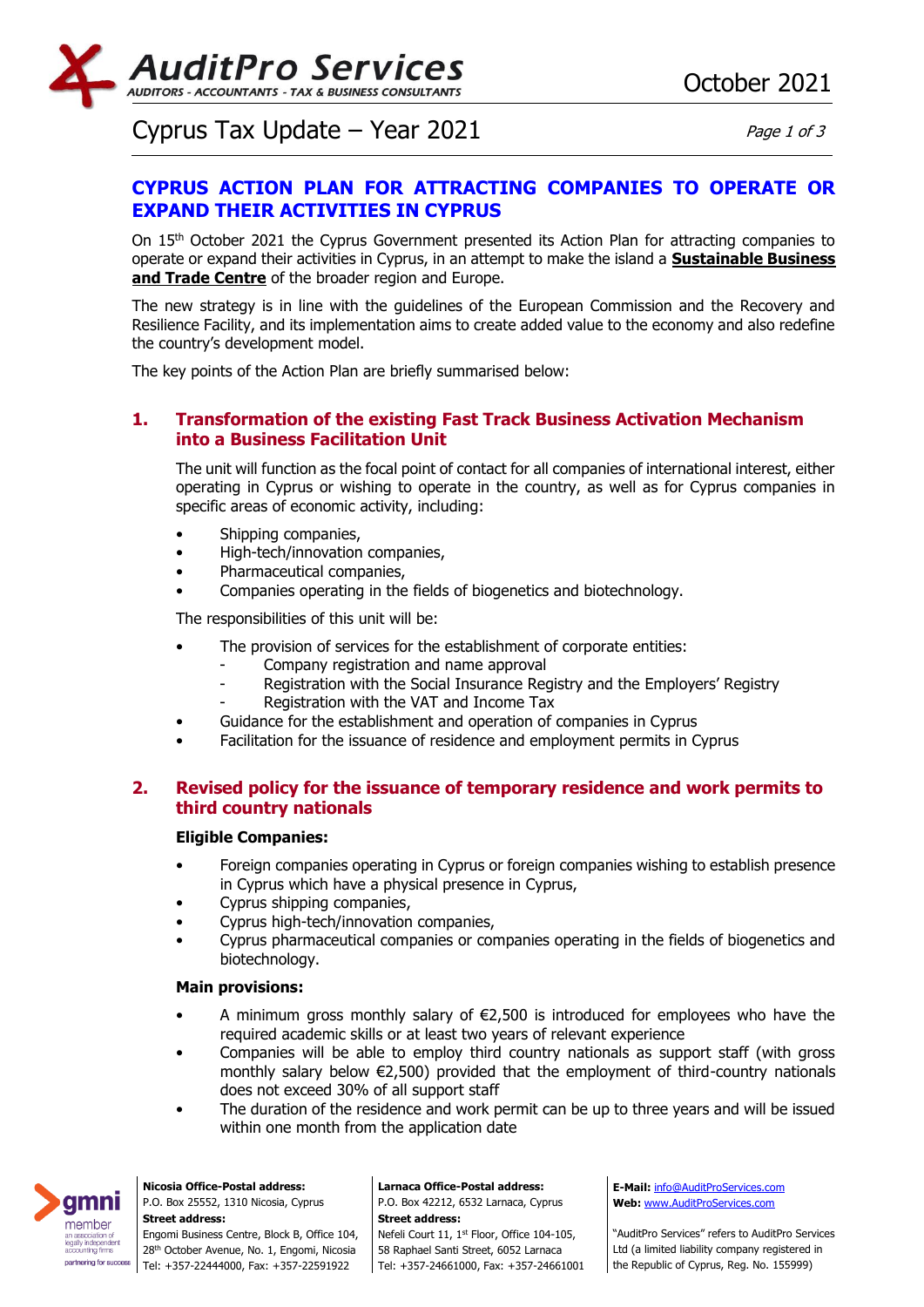

# Cyprus Tax Update – Year  $2021$  Page 2 of 3

• The maximum number of third country nationals is 70% of the total number of employees in a 5-year period from the date of the inclusion of the company in the Business Facilitation Unit.

## **3. Right to employment for family members of third country nationals who are part of the third country employment policy**

Spouses of third country nationals who have obtained a residence and work permit in the Republic, and who receive a minimum gross monthly salary of €2,500 (not applicable for support staff) will have immediate and free access to employment.

## **4. Simplification of the process for granting work permits**

The Ministry of Interior will amend the relevant Regulations of the Aliens and Migration Law, to simplify the process and determine the criteria based on which work permits will be granted.

## **5. Digital nomad visa**

A new type of residence permit will be introduced, for people who wish to live in Cyprus but work in companies operating abroad.

**Beneficiaries**: Third country nationals who are self-employed or employees who work remotely using information and communication technologies, with employers/clients outside Cyprus.

Quota: A maximum initial limit of 100 applications

#### **Residence status:**

- Right to stay in the country for up to one year, with the right to renew for another two years
- Can be accompanied by their family members, to whom, upon request, a residence permit that expires at the same time as their dependent's is granted. During their stay in Cyprus, the spouse or partner (concerns persons who have entered into a civil union) and the minor members of the dependent's family are not allowed to provide dependent work or to engage in any kind of economic activity in the country.
- If they live in the Republic for one or more periods that in total exceed 183 days within the same tax year, then they are considered Cyprus tax residents, meaning they are not tax residents in any other State.

#### **Prerequisites (among others):**

- There is a minimum threshold of funds coming from abroad (supported by salary, bank statements, etc.) set to  $\epsilon$ 3,500 per month, increased by 20% for the spouse and by 15% for any minor
- Medical insurance
- Clean criminal record certificate from the country of residence.



**Nicosia Office-Postal address:** P.O. Box 25552, 1310 Nicosia, Cyprus **Street address:**

Engomi Business Centre, Block B, Office 104, 28<sup>th</sup> October Avenue, No. 1, Engomi, Nicosia Tel: +357-22444000, Fax: +357-22591922

**Larnaca Office-Postal address:** P.O. Box 42212, 6532 Larnaca, Cyprus **Street address:**

Nefeli Court 11, 1st Floor, Office 104-105, 58 Raphael Santi Street, 6052 Larnaca Tel: +357-24661000, Fax: +357-24661001 **E-Mail:** [info@AuditProServices.com](mailto:info@AuditProServices.com) **Web:** [www.AuditProServices.com](http://www.auditproservices.com/)

"AuditPro Services" refers to AuditPro Services Ltd (a limited liability company registered in the Republic of Cyprus, Reg. No. 155999)